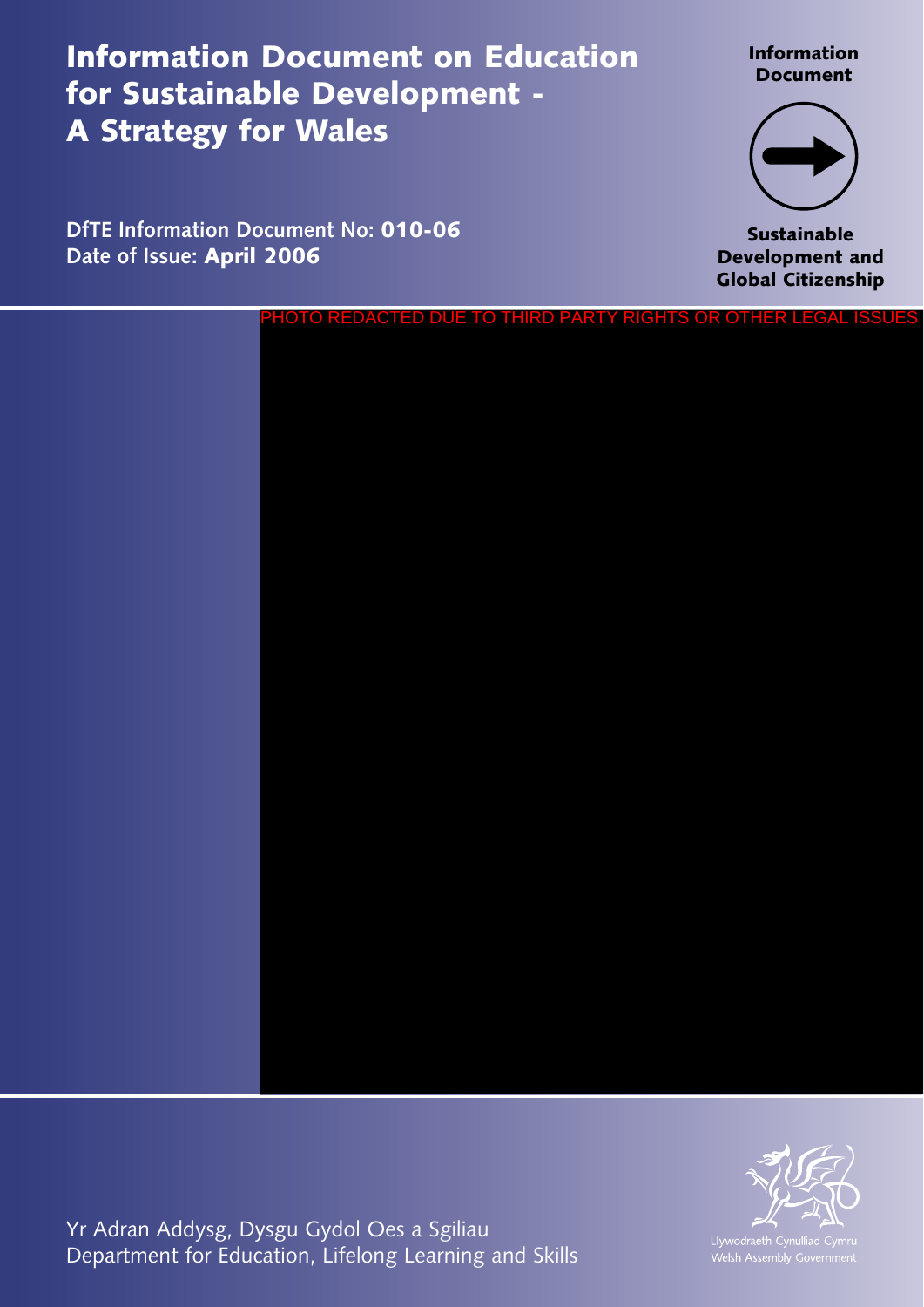# **Consultation Document on Education for Sustainable Development and Global Citizenship**

# **Summary of Consultation Responses**

# **Introduction/Summary**

This document presents the results of the consultation on Education for Sustainable Development and Global Citizenship – A Strategy for Wales. The Document was issued on 19 September 2005 with responses required by 1 December 2005. 77 responses were received in total which were from individuals, schools, LEAs, NGO's, HE/FE, Networks, ASPB/WAG. A full list is at Annex A. The majority of responses were positive, many offering to become more involved with the process.

Responses are summarised as follows:

# **Within every sector**

# Proactive panel at WAG

- Increase support to the ESDGC panel to enable it to develop from a reactive panel to a more focussed, proactive panel taking forward the responsibility of achieving this strategy for action.
- Links between ESDGC and other policy areas need to be picked up and integrated. Someone needs to be following these through (pedagogy initiatives, NPQH work, CPD/EPD review, GTCW professional framework, UK DESD)
- Need also to ensure that ESDGC is linked into other associated strategies outside the education sector - MDG, community strategies, environment strategy, strategic policy unit and SD work in general)
- Need to ensure that the sectors don't work independently and that learning points, best practice and excellence is shared across sectors eg youth and schools working together on how to embed within the community, the framework similarities across all sectors, training

# Building on the successes at present

There is energy and excellence within the sector at LEA, Individual institution and WAG levels. The NGO sector ahs been vital to driving this forward and providing the support and resources. The time has come to organise this energy, to develop national standards building on the lessons already learnt and the experience already gained.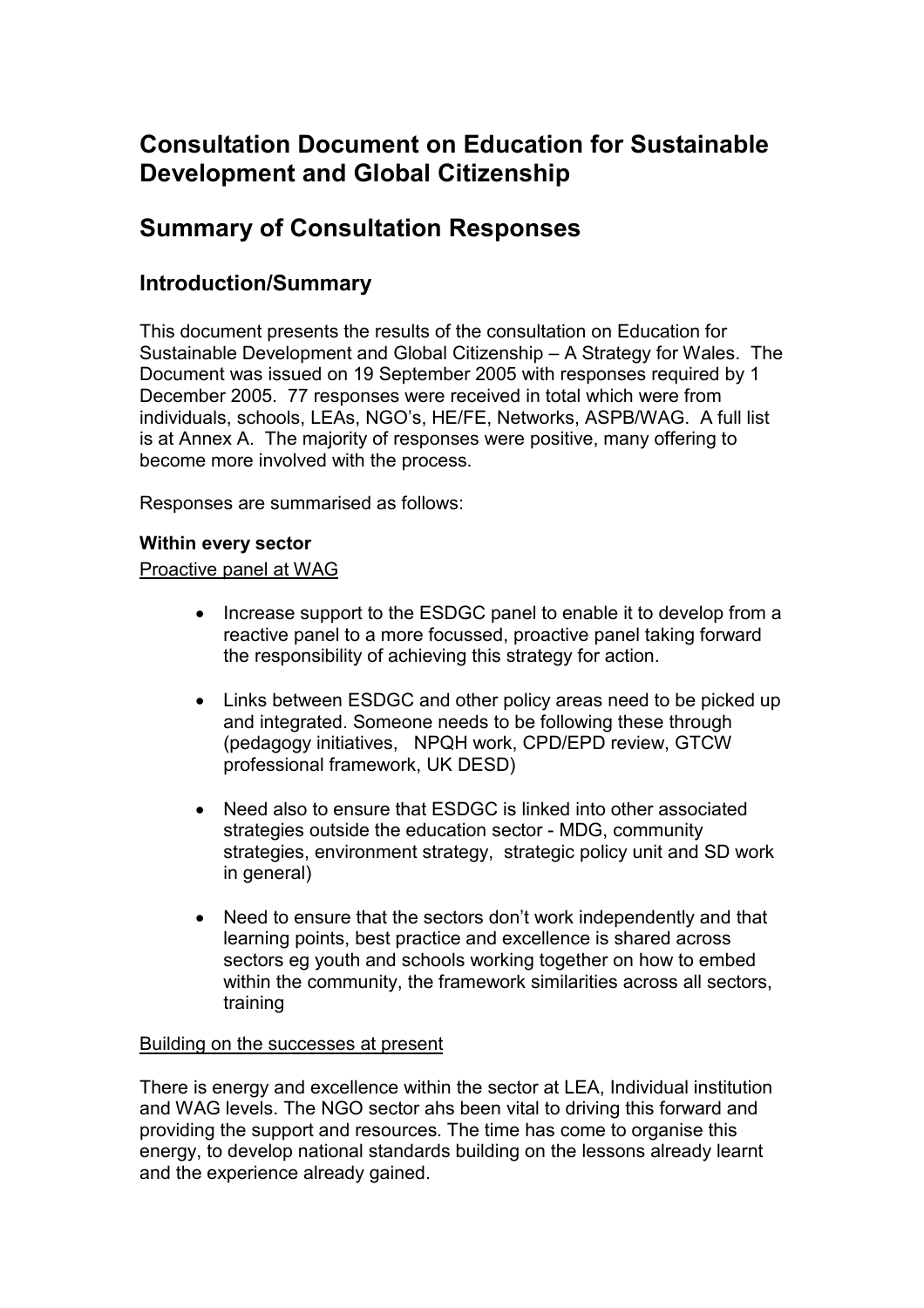#### Framework

Many groups and individuals point out the confusion, inconsistency and gaps in information surrounding aspects of ESDGC. There are many variations of curricula for global citizenship, for citizenship for ESD by UK, English and NGOs. There are many resources that allude to parts of the system, award systems that address aspects but there is **no accepted, approved welsh material** to indicate what ESDGC is, how to deliver it, how to coordinate it, what progression is expected, what resources already exist and who can help. There is great demand for this clarity.

# ESDGC 'Champions'

Many comments about the need to have a clearly identified person with responsibility for ESDGC at all levels and within major institutions in statutory and non statutory – LEA, ITT, institutions, ASPB – or relevant departments within WAG especially at this time of assimilation of WAY, ACCAC and ELWa.

# **Training**

Vital in all sections – from awareness raising in some sectors that are at the start of the learning journey – FE&WBL and ACE through to specifics for NQT participants and lecturers. Training is essential but it must have some 'national standards' built within it if it is to move beyond the fractured and widely variable base level that it is at present. Excellence does exist within Wales and we need to make sure that advances are based on these beacons and not reinvent from scratch.

# Baseline monitoring

Welcome the fact that this has already been actioned and that it is being done, for schools sector, by Estyn – ensure that it also is done for youth, ACE, FE&WBL.

# UNESCO Decade for ESD (DESD)

Wales is seen as being ahead in this field. At the UK launch many comments were given about the holistic nature of the strategy – covered all sectors, included GC. BUT we need to make sure that we have clear targets, that we have clear work plans and that we share this info with E,S &NI to maintain and play a full part in UK delivery of DESD.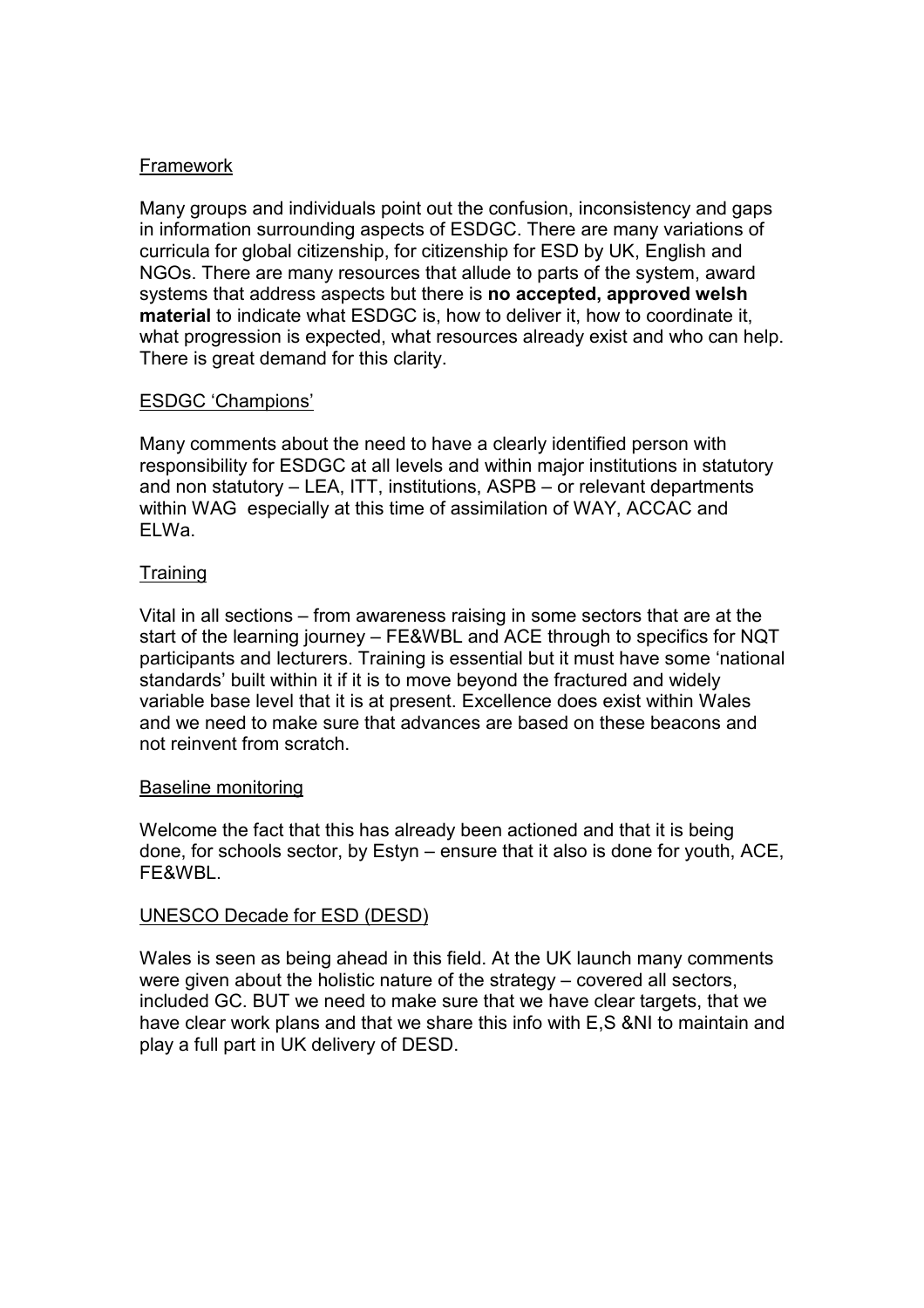# **Schools Sector**

# Framework

Although there is overall demand for a framework it is in this sector particularly that the need is greatest. To ensure that there is a coherence in developments linked to ESDGC there is a need to produce a comprehensive framework that offers all involved in the development, delivery and monitoring of ESDGC a common understanding of the content and scope within ESDGC. The framework would deal with the issues of the complexity of ESDGC, highlight the critical issues within knowledge, skills, values and developing attitudes that we would wish to see in the next generation of sustainable global citizens.

# Curriculum 2008

During the process of the National Curriculum orders being reviewed prior to 2008 there is an excellent opportunity to ensure that ESDGC further embeds itself within the curriculum as a whole and **not** be restricted to one segment such as PSE.

#### Inclusion within QTS

Welcome this move within the consultation.

Now need to work on training, support materials for students, lecturers. Look to have inclusion within Induction/ EPD/CPD other leadership programmes such as NPQH, and any professional development framework, Governors training,

# **Youth Sector**

# On the agenda

The Wales Youth Agency (WYA) is currently undergoing a period of review and change as it is incorporated into the Welsh Assembly Government. Following this, it might not be appropriate that Welsh Assembly Government be the lead body for some actions attributed to WYA in the past with respect of ESDGC. It is imperative that the training and awareness function of WYA especially with respect of ESDGC is maintained and that a new lead body for specific actions is identified if necessary who can work alongside WYA/Welsh Assembly Government

#### Leadership

The curriculum statement for youth work sets the boundaries and scope for all those involved at the strategic, delivery or support aspects of youth work provision. It currently refers to two of the Welsh Assembly Government three main aims – bilingualism and social inclusion. It should be expanded to include specific references to sustainable development and global citizenship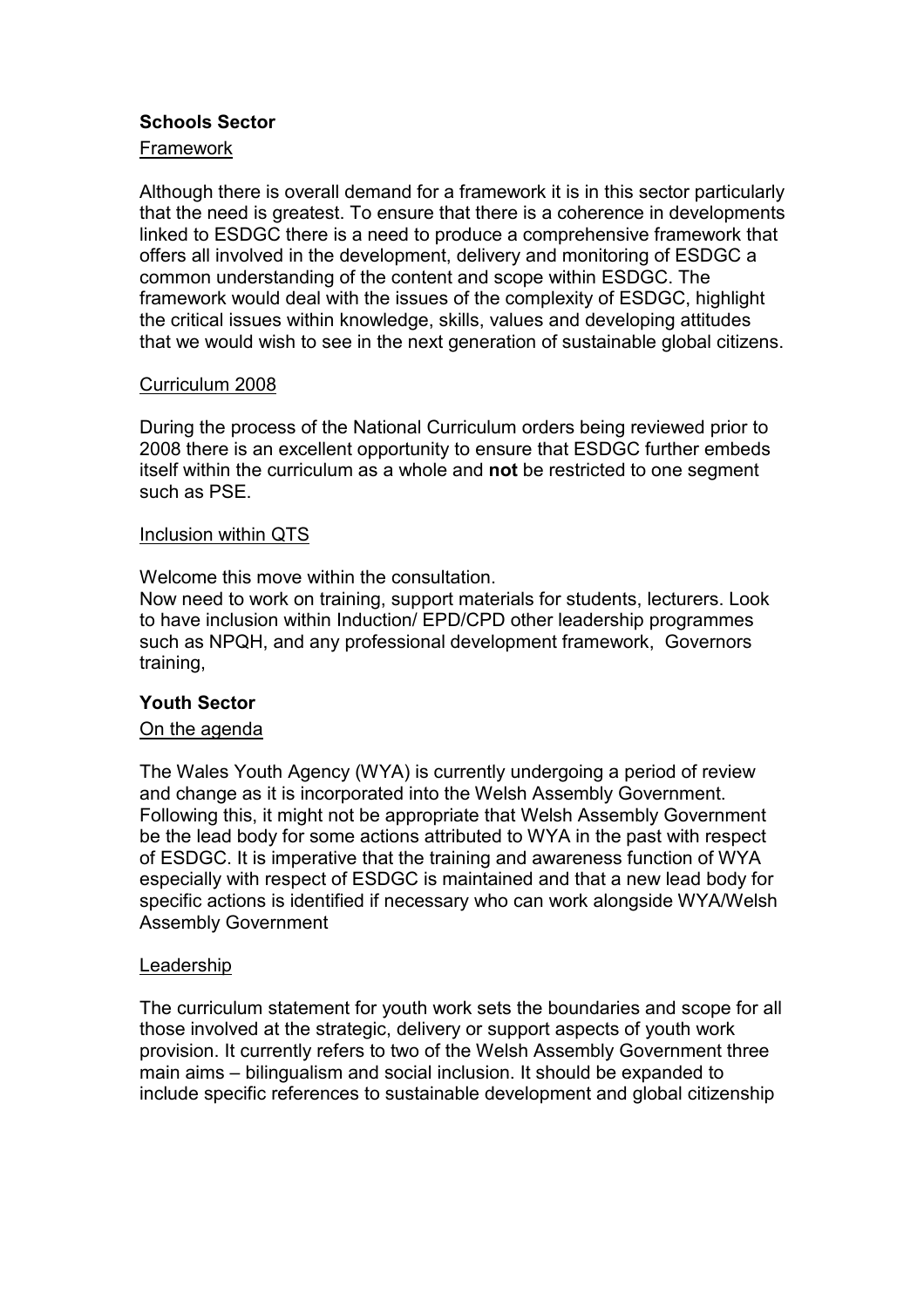# **Further Education, Work Based Learning and Adult and Community Learning Sectors**

#### Awareness raising and training

Undertake a targeted communications campaign, including key concepts what sustainable development and global citizenship is; its role and importance within the sector. Produce guidance and good practice guides and disseminate advice. This sector is starting from a low awareness base and training and general awareness raising will be vital particularly in this sector.

#### Strategic planning

Build on the initial ESD audit carried out by institutions, extend this to include GC and develop a holistic action plan for each institution. Encourage activity sharing best practice and celebrating successes.

# **Higher Education Sector**

#### Audit of activity

Within this sector there is much variance. Examples of best practice such as at Bangor University show that there is much potential and enthusiasm once HEIs begin to audit their activity in ESDGC and develop realistic action plans.

#### Inclusion within strategic plans

HEFCW has begun the process of asking HEIs to report on ESD activity. This should continue and again be expanded to include aspects of GC. Regular reporting of achievements and milestones reached should be shared.

#### Institutional management

All HE institutions should be encouraged (via good practice examples) to develop a suitable environmental management system (EMS) and equivalent measures which cover all their operations in order to minimise their overall resource usage to sustainable levels.

# **Adult and Continuing Education Sector**

#### Building capacity

Awareness raising and training for lecturers, leaders and estates staff is vital in this sector.

#### Strategic planning

Audits of progress started by ELWa/WAG should expand to include GC elements and develop into action plans. Sharing of best practice and